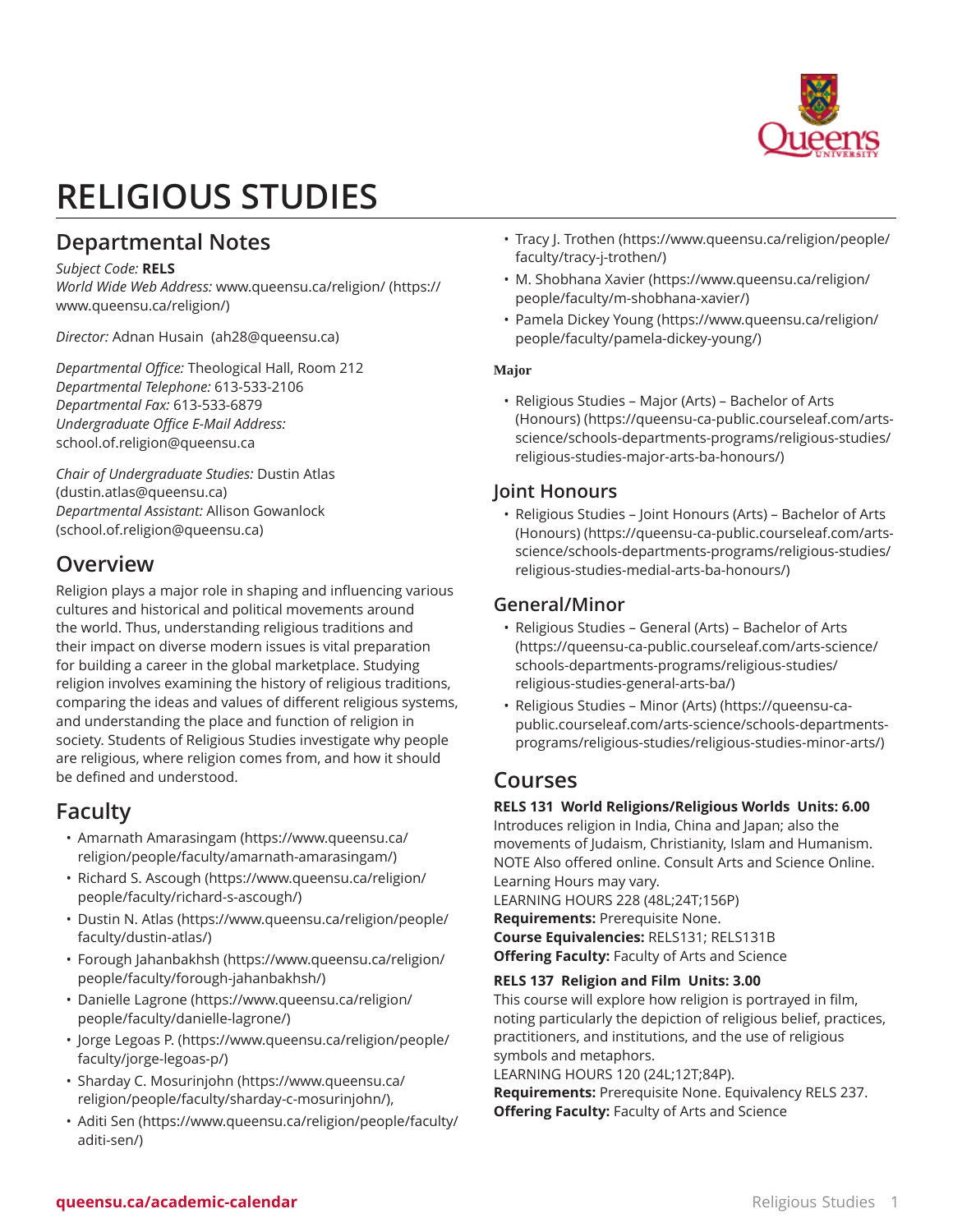

#### **RELS 140 Religion and Science Units: 3.00**

This course examines the categories of both science and religion and attempts to explore the possible relationships between them. Case studies involve: medicine and health, relationships with other animals, concepts of human nature, super/natural ontologies, and science-and-technology-based religions.

LEARNING HOURS 120 (24L;12T;84P).

**Requirements:** Prerequisite None.

**Offering Faculty:** Faculty of Arts and Science

#### **RELS 161 Contemporary Problems in Religion and Culture Units: 6.00**

Explores religious issues in culture, literature, politics and social ethics.

LEARNING HOURS 228 (48L;24T;156P).

**Requirements:** Prerequisite None.

**Offering Faculty:** Faculty of Arts and Science

#### **RELS 162 Religion, News and Media Units: 3.00**

This course will identify and describe characteristics of religion as they appear in news reports of social, political, and economic aspects of public life and analyze how the news presents, shapes, and creates perceptions of religion in public discourse.

LEARNING HOURS 120 (24L;12T;84P). **Requirements:** Prerequisite None. **Offering Faculty:** Faculty of Arts and Science

# **RELS 163 Religion and Popular Culture Units: 3.00**

This course will identify and describe characteristics of religion as they appear in popular culture (e.g. fashion; comics; movies; art; music; novels; sitcoms; dramas; video games) and analyze how such depictions present, shape, and create perceptions of religion in public discourse. LEARNING HOURS 120 (24L;12T;84P). **Requirements:** Prerequisite None.

**Offering Faculty:** Faculty of Arts and Science

#### **RELS 200 Religion and Global Development Units: 3.00**

This course will examine the vital role that different religious ideas and groups play in major development organizations and initiatives. Students will look at how religious ideas and groups have influenced issues around global poverty, pandemics, child welfare, economics and debt relief, education, etc.

LEARNING HOURS 120 (36L;9G;75P).

**Requirements:** Prerequisite Level 2 or above and 6.0 units in RELS at the 100-level.

**Offering Faculty:** Faculty of Arts and Science

#### **RELS 201 Topics in Religious Studies l Units: 3.00**

A topic of current interest in Religious Studies not covered in other available courses.

LEARNING HOURS 120 (36L;84P).

**Requirements:** Prerequisite Level 2 or above or (6.0 units in RELS at the 100-level).

**Offering Faculty:** Faculty of Arts and Science

#### **RELS 202 Traditions in Religious Studies Units: 3.00**

A topic of current interest in Religious Studies not covered in other available courses.

LEARNING HOURS 120 (36L;84P).

**Requirements:** Prerequisite Level 2 or above or (6.0 units in RELS at the 100-level).

**Offering Faculty:** Faculty of Arts and Science

#### **RELS 205 Religion Meets Empire: Global Perspectives Units: 3.00**

Religion and other belief systems played a crucial role in governing empires, ranging from homogenization to accepting diversity - and even to both approaches or strategies in the same empire. The course critically assesses constructions of "religion" as a category and concerning inequality and diversity in global history. LEARNING HOURS 120 (36L;9G;75P).

**Requirements:** Prerequisite None.

**Offering Faculty:** Faculty of Arts and Science

#### **RELS 207 Religion, Hate, and Xenophobia Units: 3.00**

This course will examine the history of islamophobia, the history of antisemitism, and other kinds of xenophobia related to religion and religious communities around the world. Students will become closely acquainted with the origins of these ideas, how they were articulated in the past, and the ways in which they play out in the contemporary world.

LEARNING HOURS 120 (36L;9G;75P).

**Requirements:** Prerequisite Level 2 or above or (6.0 units in RELS at the 100-level).

**Offering Faculty:** Faculty of Arts and Science

#### **RELS 209 Radical Jews Units: 3.00**

This course examines the life and work of Jewish radical thinkers: analysts, anarchists, communists, feminists, environmentalists, and anti-nationalists. We will be interested both in the ways they created difficulties for dominant cultural and political institutions, and traditional Jewish authorities.

LEARNING HOURS 126 (12L;12T;12O;90P).

**Requirements:** Prerequisite Level 2 or above and 6.0 units in RELS at the 100-level.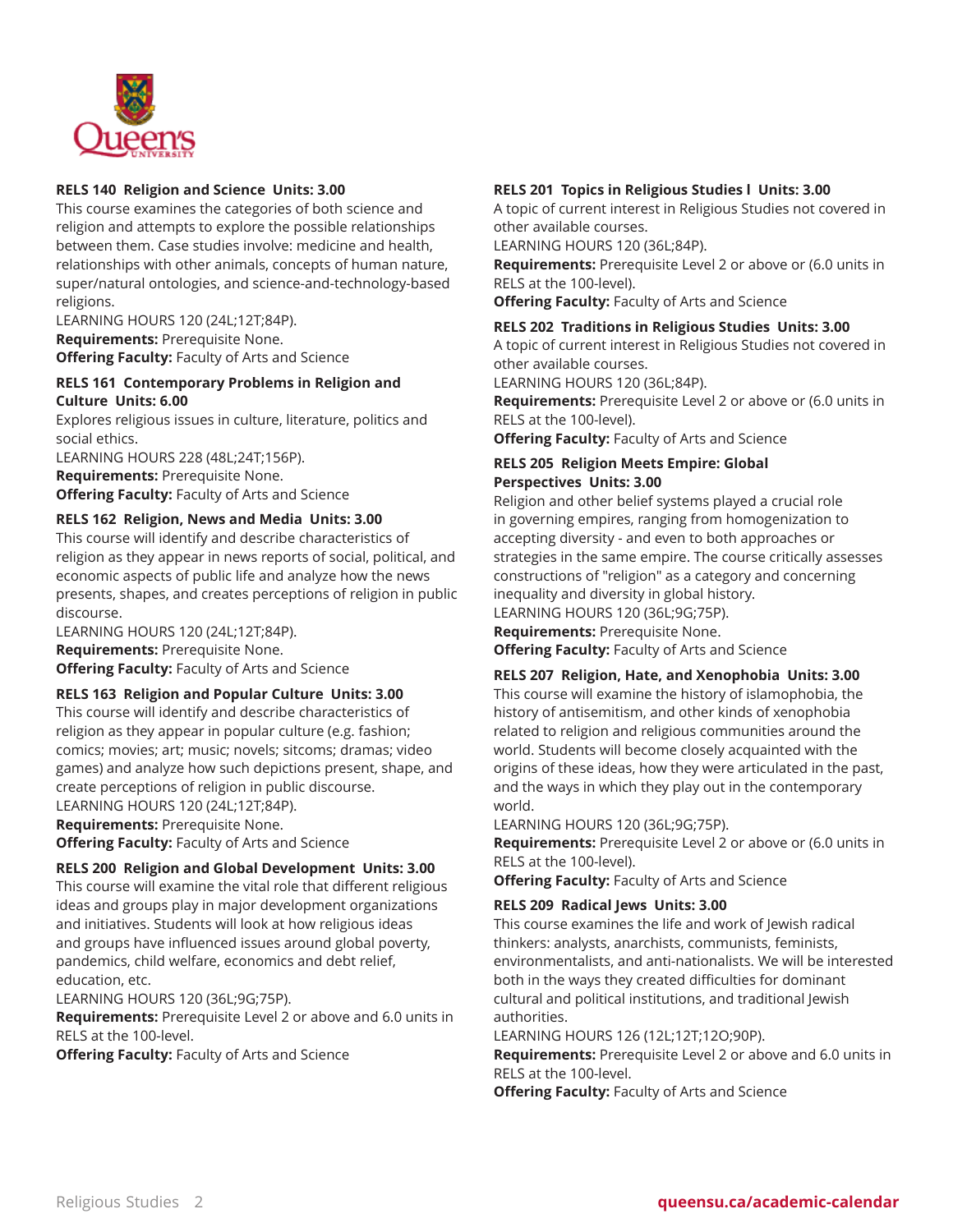

#### **RELS 210 Hebrew Bible Units: 3.00**

Introduction in the light of the political, cultural, and religious history of ancient Israel and Judah.

LEARNING HOURS 120 (36L;84P).

**Requirements:** Prerequisite Level 2 or above or (6.0 units in RELS at the 100-level).

**Offering Faculty:** Faculty of Arts and Science

#### **RELS 212 Mythology of the Ancient Near East Units: 3.00**

Similarities and differences in the myths of ancient Egypt and Mesopotamia will be explored on the basis of material remains (e.g., the pyramids and temple architecture) and texts.

LEARNING HOURS 120 (36L;84P).

**Requirements:** Prerequisite Level 2 or above or (6.0 units in RELS at the 100-level).

**Offering Faculty:** Faculty of Arts and Science

#### **RELS 214 The New Testament Units: 3.00**

As religious literature expressing the witness to Jesus; and as source for the history, trends and problems of early Christianity.

LEARNING HOURS 120 (36L;84P).

**Requirements:** Prerequisite Level 2 or above or (6.0 units in RELS at the 100-level).

**Offering Faculty:** Faculty of Arts and Science

#### **RELS 218 Christianity Units: 3.00**

Introduction to Christianity as a religious tradition through its texts, its history and its contemporary forms. LEARNING HOURS 120 (36L;84P).

**Requirements:** Prerequisite Level 2 or above or (6.0 units in RELS at the 100-level).

**Offering Faculty:** Faculty of Arts and Science

#### **RELS 221 New Religious Movements Units: 3.00**

All religions were once new, small, and unusual to the cultures around them - often therefore attracting suspicion. This course examines the practices, beliefs, and histories of several NRMs, and why some gain legitimacy while others get derided as "cults." Doing so illuminates broader processes like mythmaking, Othering, and (de)secularization.

LEARNING HOURS 126 (24L;12G;6O;84P).

**Requirements:** Prerequisite Level 2 or above or (6.0 units in RELS at the 100-level).

**Offering Faculty:** Faculty of Arts and Science

#### **RELS 222 The Hindu World Units: 3.00**

Developments through 3,000 years of Indian history; the Upanishads, the Bhagavad Gita, Yoga and Vedanta, mythology of Vishnu and Shiva, and recent Hindu thinkers (e.g., Tagore, Aurobindo).

LEARNING HOURS 120 (36L;84P).

**Requirements:** Prerequisite Level 2 or above or (6.0 units in RELS at the 100-level).

**Offering Faculty:** Faculty of Arts and Science

#### **RELS 223 Buddhism Units: 3.00**

Buddhism in India, the life and teaching of Gautama the Buddha, and the growth of the Theravadin and Mahayanist traditions.

LEARNING HOURS 120 (36L;84P).

**Requirements:** Prerequisite Level 2 or above or (6.0 units in RELS at the 100-level).

**Offering Faculty:** Faculty of Arts and Science

#### **RELS 224 Taoism Units: 3.00**

The philosophy, worldview, spirituality and ethics of Taoism, China's organized indigenous religion, in Chinese history and in the contemporary world.

LEARNING HOURS 120 (36L;84P).

**Requirements:** Prerequisite Level 2 or above or (6.0 units in RELS at the 100-level).

**Offering Faculty:** Faculty of Arts and Science

#### **RELS 226 Islam Units: 3.00**

Historical and topical survey of Islam, its development through the study of its rise, institutionalization of its beliefs and practices, formation of its theology, law, mysticism; as well as its modern interpretations and practices. LEARNING HOURS 120 (36L;84P).

**Requirements:** Prerequisite Level 2 or above or (6.0 units in RELS at the 100-level).

**Offering Faculty:** Faculty of Arts and Science

#### **RELS 227 Indigenous Religious Traditions Units: 3.00**

Introduction to the study of the Indigenous religious experience in Canada and abroad.

LEARNING HOURS 120 (36L;84P).

**Requirements:** Prerequisite Level 2 or above or (6.0 units in RELS at the 100-level).

**Offering Faculty:** Faculty of Arts and Science

#### **RELS 228 Sages, Scholars and Rabbis Units: 3.00**

The religious institutions produced by the Jews from the second to the seventh centuries. This course will explore in critical fashion the principal areas of rabbinic activity including: topics on jurisprudence, philosophy, social and political thinking, the role of tradition and scriptures. LEARNING HOURS 120 (36L;84P).

**Requirements:** Prerequisite Level 2 or above or (6.0 units in RELS at the 100-level).

**Offering Faculty:** Faculty of Arts and Science

#### **RELS 229 Confucianism Units: 3.00**

The philosophy, worldview, spirituality and ethics of Confucianism in its classical, modern and contemporary forms.

LEARNING HOURS 120 (36L;84P).

**Requirements:** Prerequisite Level 2 or above or (6.0 units in RELS at the 100-level).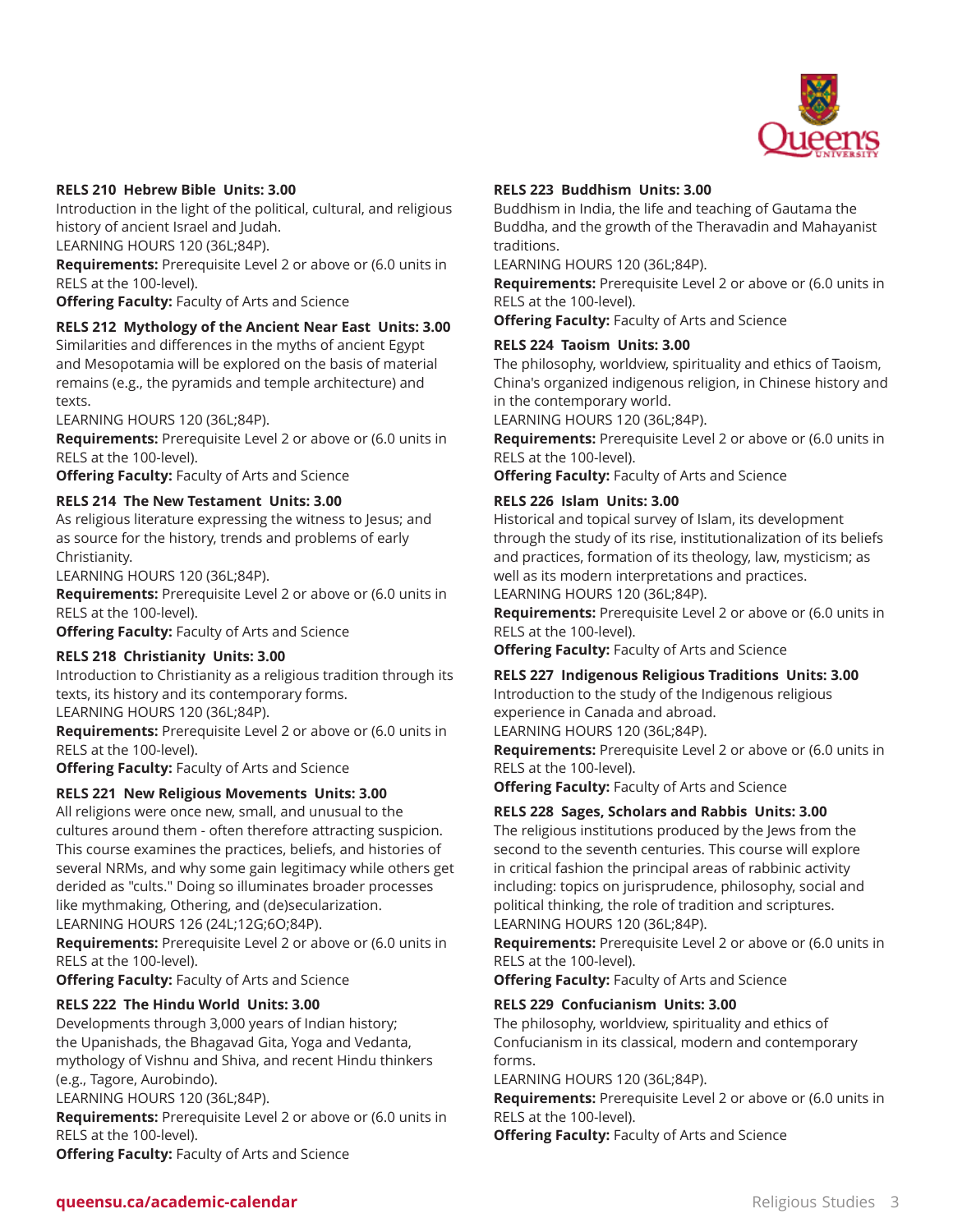

# **RELS 232 Religion and Social Movements Units: 3.00**

This course will examine the field of social movements studies, with a particular focus on how religion has played a role in the rise of social movements, how religious communities have been influenced by social movements, and how mobilization and activism around social justice issues is coloured by religion and culture.

LEARNING HOURS 120 (36L;9G;75P).

**Requirements:** Prerequisite Level 2 or above or (6.0 units in RELS at the 100-level).

**Offering Faculty:** Faculty of Arts and Science

#### **RELS 234 Judaism Units: 3.00**

An introduction to the self-definition of Judaism through an analysis of the concepts of God, Torah and Israel past and present. Also, a preliminary study of the struggles facing Jews in Europe, the State of Israel and North America. LEARNING HOURS 120 (36L;84P).

**Requirements:** Prerequisite Level 2 or above or (6.0 units in RELS at the 100-level).

**Offering Faculty:** Faculty of Arts and Science

#### **RELS 235 Religion and Environment Units: 3.00**

Examines how religious traditions shape human values and behaviours towards the environment and how environmental problems are shaping the evolution of religious and spiritual traditions.

LEARNING HOURS 120 (36L;84P).

**Requirements:** Prerequisite Level 2 or above or (6.0 units in RELS at the 100-level).

**Offering Faculty:** Faculty of Arts and Science

#### **RELS 236 Religion and Sex Units: 3.00**

Views of and attitudes toward sexuality in selected world religions; the place of sexuality in religious traditions; relationship between sex and the sacred; specific topics such as marriage, gay and lesbian issues, contraception will be chosen.

LEARNING HOURS 126 (36L;12G;6O;72P).

**Requirements:** Prerequisite Level 2 or above or (6.0 units in RELS at the 100-level).

**Offering Faculty:** Faculty of Arts and Science

#### **RELS 239 Religion and Sport Units: 3.00**

This course will provide an overview of the relatively new and expanding body of research that examines the relationship between sport, spirituality and religion. Topics including play, games, flow, ritual, prayer, sports stars as role models, doping, fandom and miracles in sport will be explored. LEARNING HOURS 129 (36L;93P).

**Requirements:** Prerequisite Level 2 or above or (6.0 units in RELS at the 100-level).

**Offering Faculty:** Faculty of Arts and Science

## **RELS 240 Magic, Witchcraft, and the Supernatural Units: 3.00**

Studies the differences between the categories of religion, magic, witchcraft, the supernatural, etc., as constructed in scholarship, popular culture, and practice. Focuses on examples such as New Religious Movements, depictions of magic in film and TV, and moral panics over alleged occult practices, and the histories that let us make sense of them. LEARNING HOURS 120 (24L;6G;12O;78P).

**Requirements:** Prerequisite Level 2 or above or (6.0 units in RELS at the 100-level).

**Offering Faculty:** Faculty of Arts and Science

#### **RELS 242 Objects and Materiality in Indigenous Worlds Units: 3.00**

The course addresses the sacred or profane status of objects in Indigenous cosmologies. What they are, mean, and do, and how Indigenous persons position themselves in relation to them. This leads to reflections on the object/subject division, the condition of materiality and immateriality, and the resulting nature of spirits in Indigenous worlds. LEARNING HOURS 120 (36L;84P).

**Requirements:** Prerequisite Level 2 or above or (6.0 units in RELS at the 100-level).

**Offering Faculty:** Faculty of Arts and Science

#### **RELS 250 Mythology of Heroes Units: 3.00**

Examines how hero stories are formed, transmitted, and function using a variety of source materials from ancient writings through to contemporary cultural expressions. LEARNING HOURS 120 (36L;84P).

**Requirements:** Prerequisite Level 2 or above or (6.0 units in RELS at the 100-level).

**Offering Faculty:** Faculty of Arts and Science

#### **RELS 252 Mysticism Units: 3.00**

The academic study of mysticism; mystical movements; and mystics.

LEARNING HOURS 120 (36L;84P).

**Requirements:** Prerequisite Level 2 or above or (6.0 units in RELS at the 100-level).

**Offering Faculty:** Faculty of Arts and Science

#### **RELS 255 Research Methods in Religious Studies Units: 3.00**

An investigation into the techniques of critical reading and writing for research in Religious Studies.

LEARNING HOURS 120 (36S;84P).

**Requirements:** Prerequisite Level 2 or above or (6.0 units in RELS at the 100-level). Equivalency RELS 355.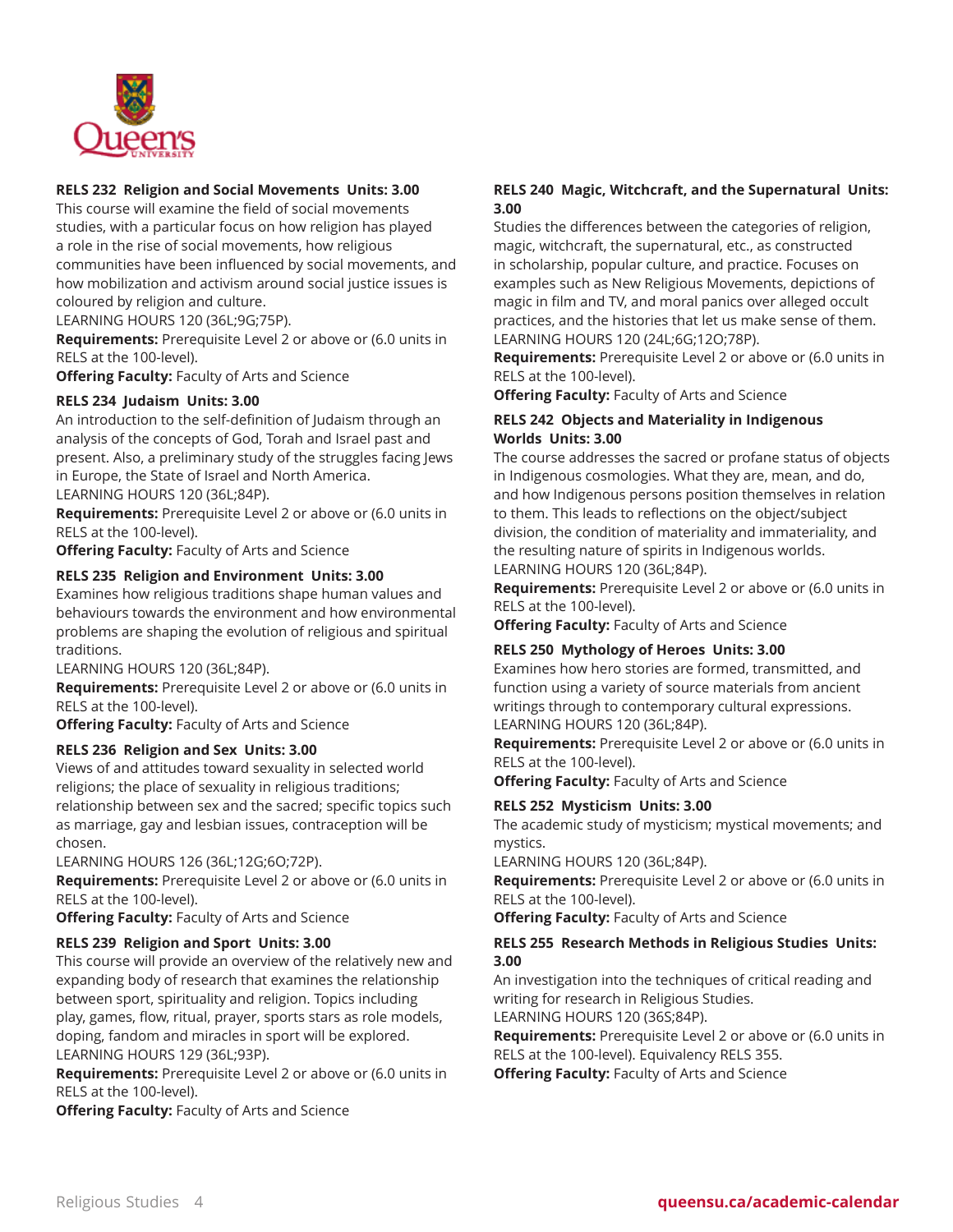

#### **RELS 266 Religion and Social Ethics Units: 3.00**

Moral problems and religious responses: e.g., sexual morality; violence; civil disobedience.

LEARNING HOURS 120 (36L;84P).

**Requirements:** Prerequisite Level 2 or above or (6.0 units in RELS at the 100-level).

**Offering Faculty:** Faculty of Arts and Science

#### **RELS 296 Islam in Canada Units: 3.00**

This course examines the historical and contemporary expressions of Islam in Canada. Starting from early Muslim migrants to Canada to current issues of media representations, Islamophobia, and gender and sexuality, as they are unfolding in Canadian contexts for Muslims. LEARNING HOURS 138 (18L;18S;12G;90P).

**Requirements:** Prerequisite Level 2 or above or (6.0 units in RELS at the 100-level).

**Offering Faculty:** Faculty of Arts and Science

#### **RELS 301 Themes in Religious Studies Units: 3.00**

A topic of current interest in Religious Studies not covered in other available courses.

LEARNING HOURS 132 (36L;96P).

**Requirements:** Prerequisite Level 3 or above or (6.0 units in RELS at the 100-level).

**Offering Faculty:** Faculty of Arts and Science

#### **RELS 302 Traditions in Religious Studies Units: 3.00**

A topic of current interest in Religious Studies not covered in other available courses.

LEARNING HOURS 120 (36L;84P).

**Requirements:** Prerequisite Level 3 or above or (6.0 units in RELS at the 100-level).

**Offering Faculty:** Faculty of Arts and Science

#### **RELS 312 Christian Feminist Theology Units: 3.00**

Issues raised by the feminist critique of traditional Christian theology and feminist attempts at theological reconstruction. LEARNING HOURS 132 (36L;96P).

**Requirements:** Prerequisite Level 3 or above or (6.0 units in RELS at the 100-level).

**Offering Faculty:** Faculty of Arts and Science

#### **RELS 314 Queering Religion Units: 3.00**

This course examines the complex intersection of gender, sexuality and religion and the ways in which religious traditions have shaped and continue to shape complex notions of gender and sexuality in the modern era. It considers a review of feminist, gender studies and queer theories, thereafter we will apply these concepts to case studies.

LEARNING HOURS 120 (36L;84P).

**Requirements:** Prerequisite Level 3 or above or (6.0 units in RELS at the 100-level).

**Offering Faculty:** Faculty of Arts and Science

#### **RELS 321 Greek and Roman Religions Units: 3.00**

A study of the development and organization of non-civic religious associations in the Greek and Roman empires using inscriptions, papyri, and literary texts. Insight into religious practices of the Greco-Roman period comes through exploration of groups organized by deity, cult, occupation, or ethnic identity, and the so-called mystery religions. LEARNING HOURS 132 (36L;96P).

**Requirements:** Prerequisite Level 3 or above or (6.0 units in RELS at the 100-level).

**Offering Faculty:** Faculty of Arts and Science

#### **RELS 322 Yoga in India and the West Units: 3.00**

Surveys the history and philosophy of yoga in India and the West.

NOTE Yoga Practicum: estimated cost \$90.

LEARNING HOURS 128 (36L;8Oc;84P).

**Requirements:** Prerequisite Level 3 or above or (6.0 units in RELS at the 100-level).

**Offering Faculty:** Faculty of Arts and Science

#### **RELS 326 Religion and Politics in Muslim Societies Units: 3.00**

Explores the role of religion in the politics of Muslim societies with particular attention to the modern period. LEARNING HOURS 132 (36L;96P).

**Requirements:** Prerequisite Level 3 or above or (6.0 units in RELS at the 100-level).

**Offering Faculty:** Faculty of Arts and Science

#### **RELS 328 Apocalypse Units: 3.00**

The primary focus of the course will be the theological perspectives and social functions of apocalypse in select religious traditions. The course will also survey the appropriation of apocalyptic themes throughout history in artistic forms such as art, fiction, and film, with particular attention to our modern times and cultures. LEARNING HOURS 132 (36L;96P).

**Requirements:** Prerequisite Level 3 or above or (6.0 units in

RELS at the 100-level).

**Offering Faculty:** Faculty of Arts and Science

#### **RELS 331 Religion and Violence Units: 3.00**

Links between violence and religious beliefs, practices and institutions; for example, sacrifice, holy wars, scapegoating, and suicide.

LEARNING HOURS 132 (36L;96P).

**Requirements:** Prerequisite Level 3 or above or (6.0 units in RELS at the 100-level).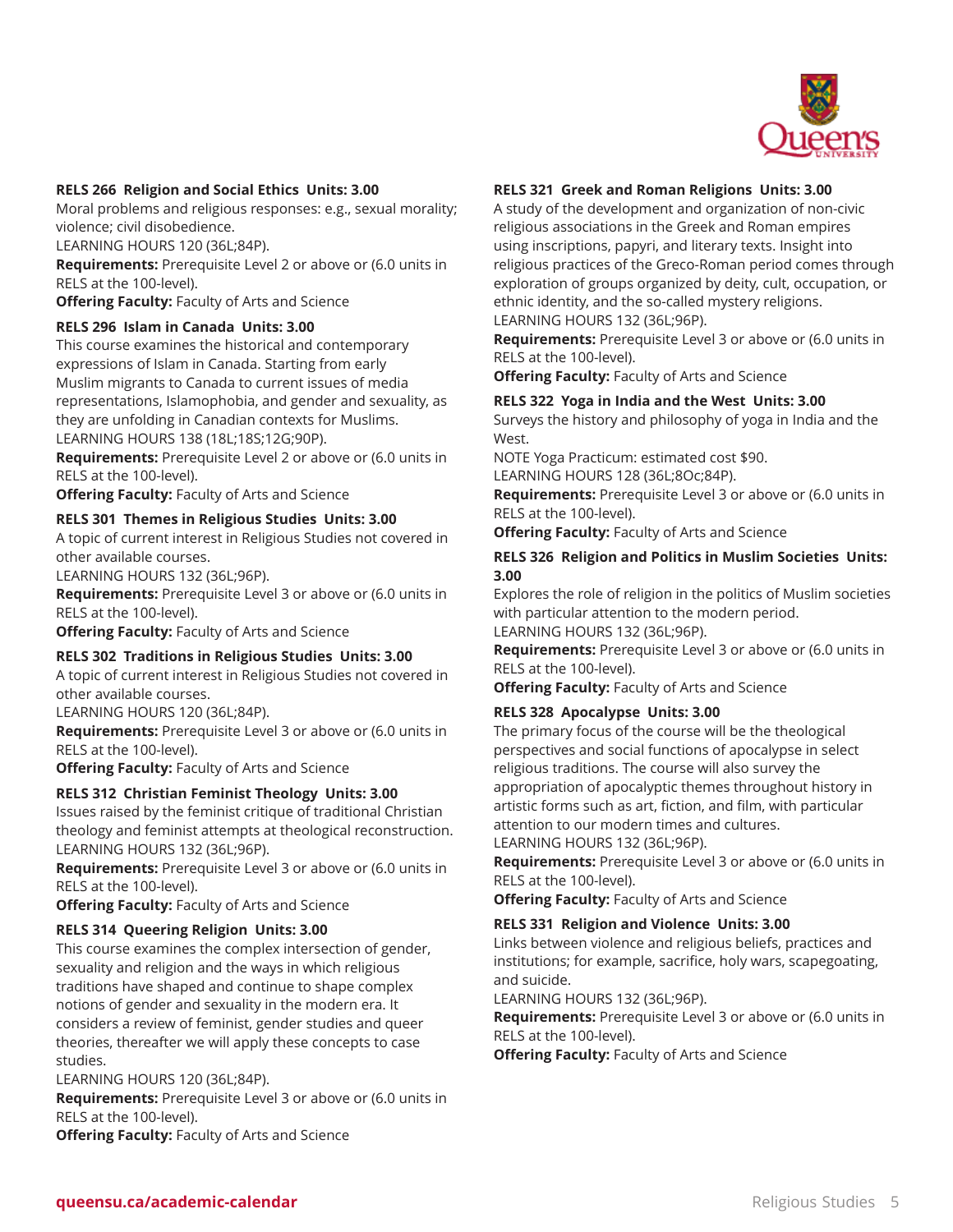

#### **RELS 332 Race, Ethnicity, and Religion Units: 3.00**

The course will explore the intersection of race, ethnicity, and religion, alongside gender, sexuality, culture and more. It will challenge students to think about how racial identities, theories, and movements implicate(d) the way religious communities construct their own systems and worldviews. LEARNING HOURS 128 (18L;18S;12G;80P).

**Requirements:** Prerequisite Level 3 or above or (6.0 units in RELS at the 100-level).

**Offering Faculty:** Faculty of Arts and Science

## **RELS 334 Jewish Views of the Other Units: 3.00**

A study of the tensions that come into play as Jews formulated views of the Other to balance co-existence with them. Source materials include authoritative writings of Jewish commentary and law and social scientific views of them.

LEARNING HOURS 132 (36L;96P).

**Requirements:** Prerequisite Level 3 or above or (6.0 units in RELS at the 100-level).

**Offering Faculty:** Faculty of Arts and Science

#### **RELS 340 Religion and Democracy Units: 3.00**

Deals with the role of religion in the public sphere and its relation to liberal democracy. It examines the (in)compatibility of some tenets of certain religions with modern democratic principles.

LEARNING HOURS 132 (36L;96P).

**Requirements:** Prerequisite Level 3 or above or (6.0 units in RELS at the 100-level).

**Offering Faculty:** Faculty of Arts and Science

#### **RELS 341 Spirituality, Secularity, and Nonreligion Units: 3.00**

A study of concepts intended to summarize positions which are necessarily defined in reference to religion but considered to be other than religious. We explore the origins and presents of perspectives and experiences including the secular, spiritual-but-not-religious, atheistic, and other forms of imitation, indifference, and hostility to religion.

LEARNING HOURS 126 (24L;6G;12O;84P).

**Requirements:** Prerequisite Level 3 or above or (6.0 units in RELS at the 100-level).

**Offering Faculty:** Faculty of Arts and Science

#### **RELS 342 Indigenous Epistemologies of the Environment Units: 3.00**

The seminar deals with the knowledges and practices through which Indigenous peoples conceptualize and approach what the West calls "Nature". Applying their underlying principles, we further analyze contemporary initiatives to promote interspeciesism, and to grant rights to Nature and legal personhood to different elements of the environment. LEARNING HOURS 120 (36S;84P).

**Requirements:** Prerequisite Level 3 or above or (6.0 units in RELS at the 100-level).

**Offering Faculty:** Faculty of Arts and Science

#### **RELS 345 Religion and Art Units: 3.00**

An examination of discursive, historiographical, and affective aspects of a variety of historical and contemporary artistic expressions (e.g., painting, sculpture, video) through the lens of Religious Studies.

NOTE Field Trip (National Gallery of Ottawa): estimated cost \$55.

LEARNING HOURS 126 (12L;24G;90P).

**Requirements:** Prerequisite Level 3 or above or (6.0 units in RELS at the 100-level).

**Offering Faculty:** Faculty of Arts and Science

## **RELS 346 AI, Biohacking, and Future Technology Units: 3.00**

This course looks at issues raised by the intersection of religion and human enhancement technologies. We will consider categories of biohacking, AI, and possible future technologies including mind uploading. Engaging diverse religious issues, we will consider what it means to be human and "better".

LEARNING HOURS 120 (36S;84P).

**Requirements:** Prerequisite Level 3 or above or (6.0 units in RELS at the 100-level).

**Offering Faculty:** Faculty of Arts and Science

**RELS 353 Interpretation Of Religion Units: 6.00 Requirements:** (RELS2### AND 99999999) **Offering Faculty:** Faculty of Arts and Science

**RELS 354 Theory in Religious Studies Units: 3.00**

An introduction to major theoretical approaches to the study of religion.

LEARNING HOURS 132 (36L;96P).

**Requirements:** Prerequisite Level 3 or above and 6.0 units in RELS at the 200-level. Exclusion A maximum of 6.0 units from RELS 353; RELS 354; RELS 355.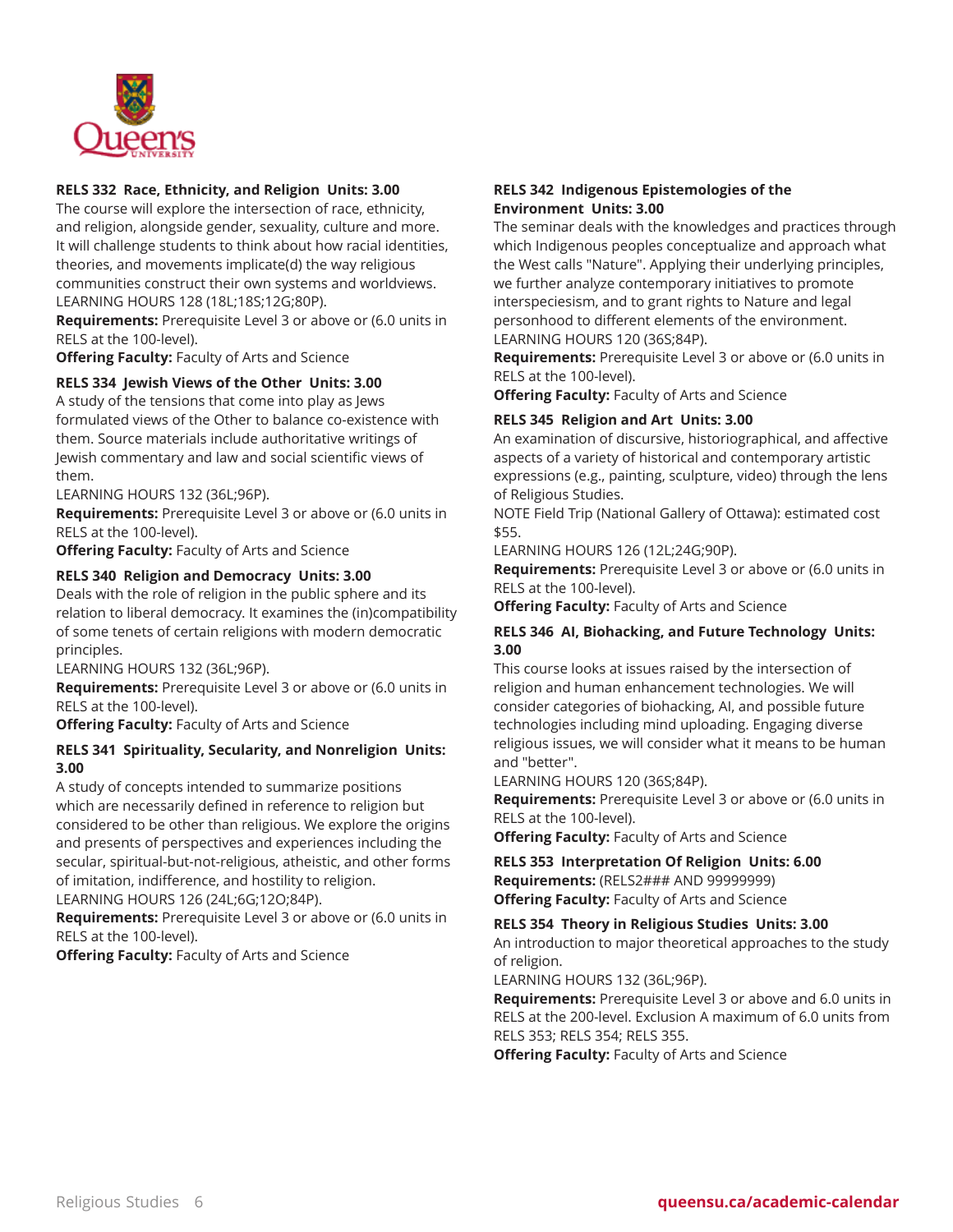

#### **RELS 367 Religion and Biomedical Ethics Units: 3.00**

The aim of this course is to provide an overview of some ethical issues that arise at the intersection of biomedicine and religion. These ethical issues include moral distress, consent, beginning of life issues, indigeneity and healing, medically assisted death, gene editing, and anti-aging interventions.

LEARNING HOURS 120 (18L18S;84P).

**Requirements:** Prerequisite Level 3 or above or (6.0 units in RELS at the 100-level). Equivalency RELS 268.

**Offering Faculty:** Faculty of Arts and Science

# **RELS 368 Religion and Business Ethics Units: 3.00**

Students will develop background knowledge and analytic skills necessary to identify and negotiate religious commitments in business relationships and resolve ethical issues around the role of religion in business contexts. We will analyze case studies to explore various ways in which business practitioners can and do address questions arising in everyday interactions in the business world. LEARNING HOURS 132 (36L;96P).

**Requirements:** Prerequisite Level 3 or above or (6.0 units in RELS at the 100-level).

**Offering Faculty:** Faculty of Arts and Science

#### **RELS 385 Religious Fundamentalisms Units: 3.00**

Religious fundamentalism is a modern phenomenon not exclusive to any religion. In the past few decades, religious fundamentalist movements have been shaping new social, cultural and political norms in a predominately secular age. The course explores theoretical aspects and examines specific case studies across various religions and cultures. LEARNING HOURS 126 (36L;20O;70P).

**Requirements:** Prerequisite Level 3 or above or (6.0 units in RELS at the 100-level).

**Offering Faculty:** Faculty of Arts and Science

#### **RELS 393 Buddhism in the Modern World Units: 3.00**

Encounter between Buddhism and the West, major movements and thinkers, and socio-politically engaged Buddhism.

LEARNING HOURS 120 (36L;84P).

**Requirements:** Prerequisite Level 3 or above or (6.0 units in RELS at the 100-level).

**Offering Faculty:** Faculty of Arts and Science

#### **RELS 394 Religion and Politics in Contemporary China Units: 3.00**

Examines Chinese and foreign religions in mainland China from 1949 to the present day. Topics include the status of established religions, the political control of new religious movements and the resurgence of traditional Chinese religions and ideologies including Daoism and Confucianism. LEARNING HOURS 132 (36L;96P).

**Requirements:** Prerequisite Level 3 or above or (6.0 units in RELS at the 100-level).

**Offering Faculty:** Faculty of Arts and Science

# **RELS 396 Islam in the Modern World Units: 3.00**

Exploration of Islamic developments since the 19th century: major thinkers, trends of thought, and contemporary movements as responses to modernity.

LEARNING HOURS 132 (36L;96P).

**Requirements:** Prerequisite Level 3 or above or (6.0 units in RELS at the 100-level).

**Offering Faculty:** Faculty of Arts and Science

#### **RELS 398 Judaism in the Modern Age Units: 3.00**

The development of modern Jewish thought and practice, including the Reform, Orthodox, Conservative and Reconstructionist movements. The consequences of the Holocaust and the establishment of the modern State of Israel.

LEARNING HOURS 132 (36L;96P).

**Requirements:** Prerequisite Level 3 or above or (6.0 units in RELS at the 100-level).

**Offering Faculty:** Faculty of Arts and Science

#### **RELS 401 Honours Seminar Units: 3.00**

Advanced seminar providing detailed reading of one contemporary theme or thinker in religious studies. LEARNING HOURS 120 (6L;30S;12O;72P).

**Requirements:** Prerequisite Level 4 or above and registration in a (RELS Major or Medial Plan) and a (minimum GPA of 2.60 in 24.0 units in RELS). Corequisite (RELS 354 and [RELS 255 or RELS 355]) or RELS 353.

**Offering Faculty:** Faculty of Arts and Science

#### **RELS 451 Contemp Religious Situation Units: 6.00 Requirements:** RELS353

**Offering Faculty:** Faculty of Arts and Science

#### **RELS 452 The Contemporary Religious Situation Units: 3.00**

Religion in modernity; traditional groups, newer religious movements, contemporary ideologies and social trends of religious significance.

LEARNING HOURS 120 (36L;84P).

**Requirements:** Prerequisite Level 3 or above and registration in a (RELS Major or Medial Plan). Corequisite (RELS 354 and [RELS 255 or RELS 355]) or RELS 353. Exclusion RELS 451. **Offering Faculty:** Faculty of Arts and Science